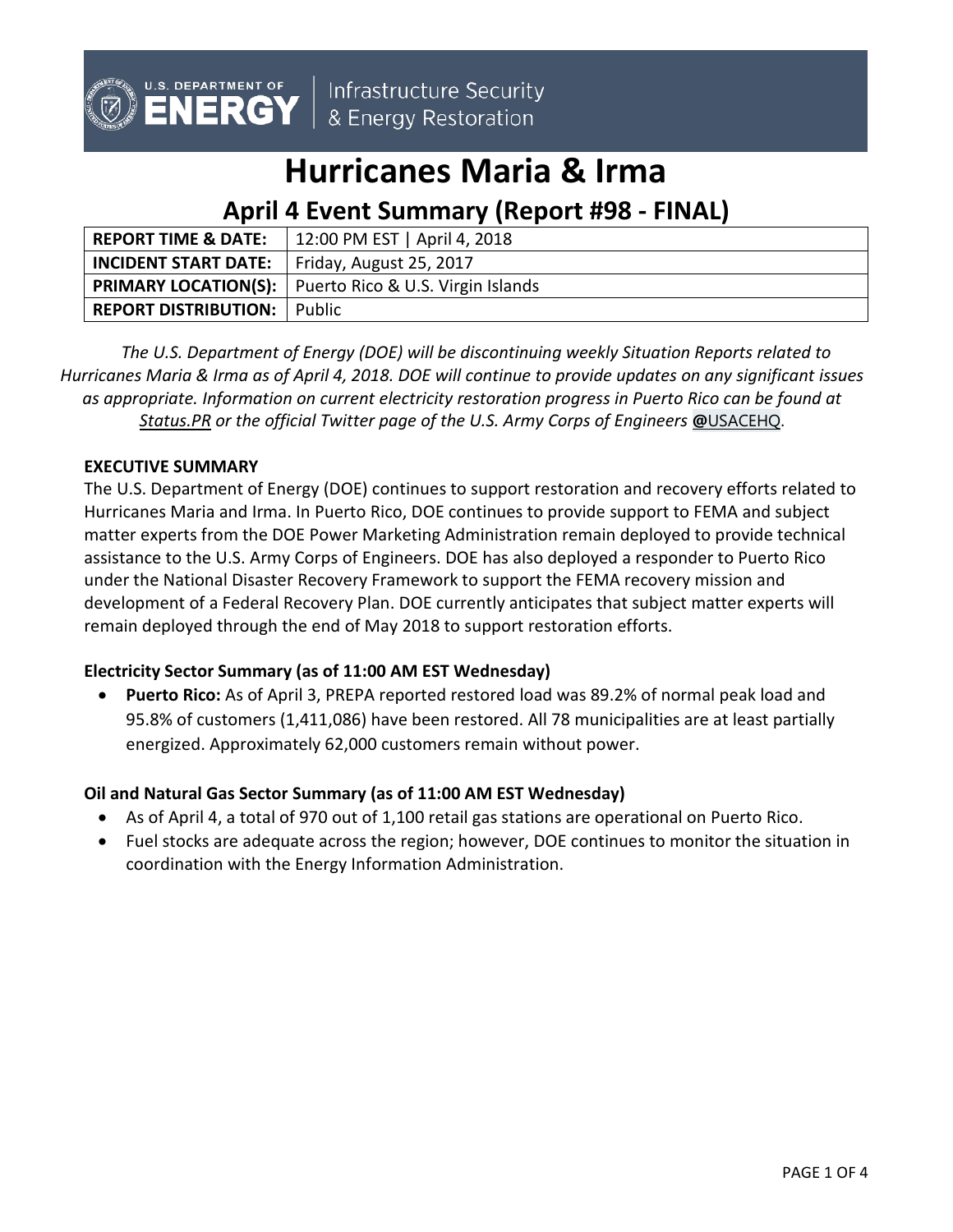# **ELECTRICITY SECTOR**

#### **Puerto Rico**

| ESTIMATED ELECTRICITY OUTAGES AS OF 11:00 AM AST 04/04/2018 |                                                  |                                                                                      |                                                             |                                                               |  |  |  |  |
|-------------------------------------------------------------|--------------------------------------------------|--------------------------------------------------------------------------------------|-------------------------------------------------------------|---------------------------------------------------------------|--|--|--|--|
| <b>Impacted Territory</b>                                   | <b>Instant Maximum</b><br><b>Production (MW)</b> | <b>Total Average Peak</b><br><b>Load Percentage of Pre-</b><br><b>Storm Capacity</b> | <b>Estimated Total</b><br><b>Customer</b><br><b>Outages</b> | <b>Percent of</b><br><b>Total Customers</b><br>without Power* |  |  |  |  |
| Puerto Rico                                                 | 2,258                                            | 89.2%                                                                                | 61.914                                                      | 4.20%                                                         |  |  |  |  |

*Note: The Puerto Rico Electric Power Authority (PREPA) has begun to report on the number of customers restored.* 

- On April 3, USACE reported that restored load was 89.2% of normal peak load.
- On April 3, PREPA reported that 95.80% of customers (1,411,086) have been restored, which leaves 4.20% of customers (61,914) remaining without power.
- On April 3, USACE reported 73.0% of transmission lines and 80.0% of distribution lines were energized.
- On April 3, USACE reported 94.4% of Puerto Rico's 342 substations are functioning.
- On April 3, USACE reported a total of 2,569 workers are assisting with restoration efforts.
- PREPA, the U.S. Army Corps of Engineers (USACE), and industry continue to work to ensure that materials are procured and delivered as quickly as possible to prevent delays.
- DOE has been coordinating with PREPA, FEMA, USACE, and industry to support restoration efforts, including providing technical subject matter experts and facilitating mutual assistance.



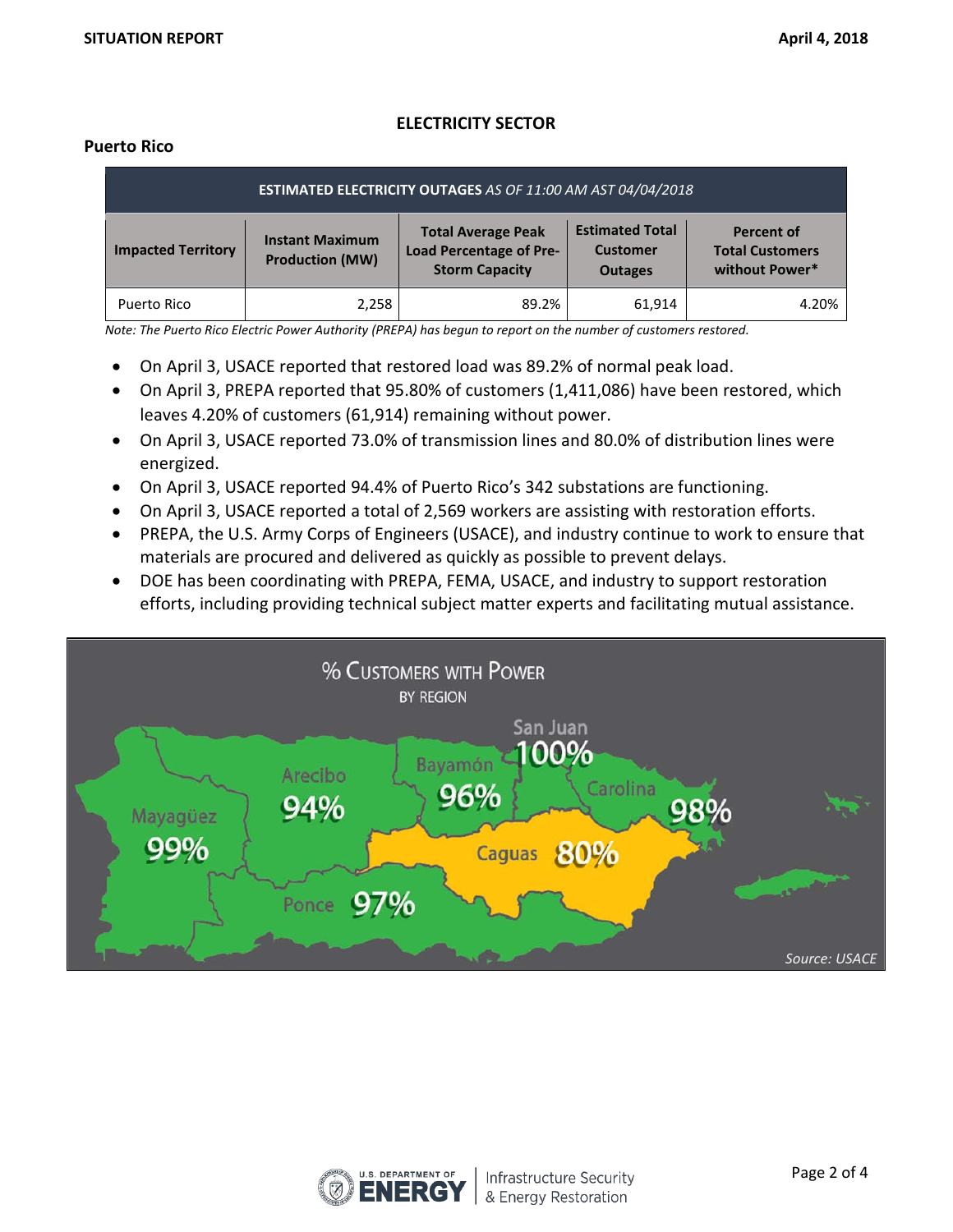# **Emergency Declarations & Waivers**

#### **EMERGENCY DECLARATIONS**

- On September 18, Puerto Rico and USVI declared emergencies due to Hurricane Maria. These declarations automatically waived select Federal Motor Carrier Safety Regulations (FMCSRs), including hours-of-service (HOS) regulations, for motor carriers hauling resources to aid in restoration. On September 20, President Trump approved a major disaster declaration.
- On September 26, President Trump amended the Puerto Rico and U.S. Virgin Islands disaster declarations to authorize increased cost sharing to 100 percent Federal funding for debris removal and emergency protective measures beginning September 17. The declaration includes direct Federal assistance for 180 days from the start of the incident period and a 90 percent Federal cost share thereafter.
- The table below summarizes emergency declarations and hours of service (HOS) waivers issued by states and FMCSA. Please see earlier Situation Reports for details about waivers that have expired.

| State Emergency Declarations and HOS Waivers as of 10:00 AM EST 04/04/2018           |                                                                                                                                                                                                                                                                                                                                                                                                                                                                                                             |                        |                        |               |  |  |  |
|--------------------------------------------------------------------------------------|-------------------------------------------------------------------------------------------------------------------------------------------------------------------------------------------------------------------------------------------------------------------------------------------------------------------------------------------------------------------------------------------------------------------------------------------------------------------------------------------------------------|------------------------|------------------------|---------------|--|--|--|
|                                                                                      | <b>Details</b>                                                                                                                                                                                                                                                                                                                                                                                                                                                                                              | <b>Effective Dates</b> |                        |               |  |  |  |
| <b>State</b>                                                                         |                                                                                                                                                                                                                                                                                                                                                                                                                                                                                                             | <b>Start</b>           | <b>End</b>             | <b>Status</b> |  |  |  |
| Regional<br>(Multi-<br>State):<br>Florida,<br>Puerto Rico,<br>U.S. Virgin<br>Islands | This extension of the Regional Declaration<br>of Emergency addresses ongoing<br>emergency conditions creating a need for<br>immediate transporting of supplies and<br>equipment into the Affected States and<br>jurisdictions or transporting persons into<br>or from the Affected States and<br>jurisdictions or providing other assistance<br>in the form of emergency services during<br>the emergency in the Affected States and<br>jurisdictions resulting from Hurricanes<br>Irma, Jose and/or Maria. | 09/06/2017             | Extension:<br>03/08/18 | Expired       |  |  |  |
| Puerto Rico                                                                          | <b>State of Emergency</b>                                                                                                                                                                                                                                                                                                                                                                                                                                                                                   | Extended:<br>09/18/17  |                        | Active        |  |  |  |
| U.S. Virgin<br>Islands                                                               | State of Emergency                                                                                                                                                                                                                                                                                                                                                                                                                                                                                          | Extended:<br>09/18/17  | Extension:<br>02/02/18 | Expired       |  |  |  |

Sources: [U.S. Department of Transportation;](http://www.fmcsa.dot.gov/emergency) Governor Office Websites